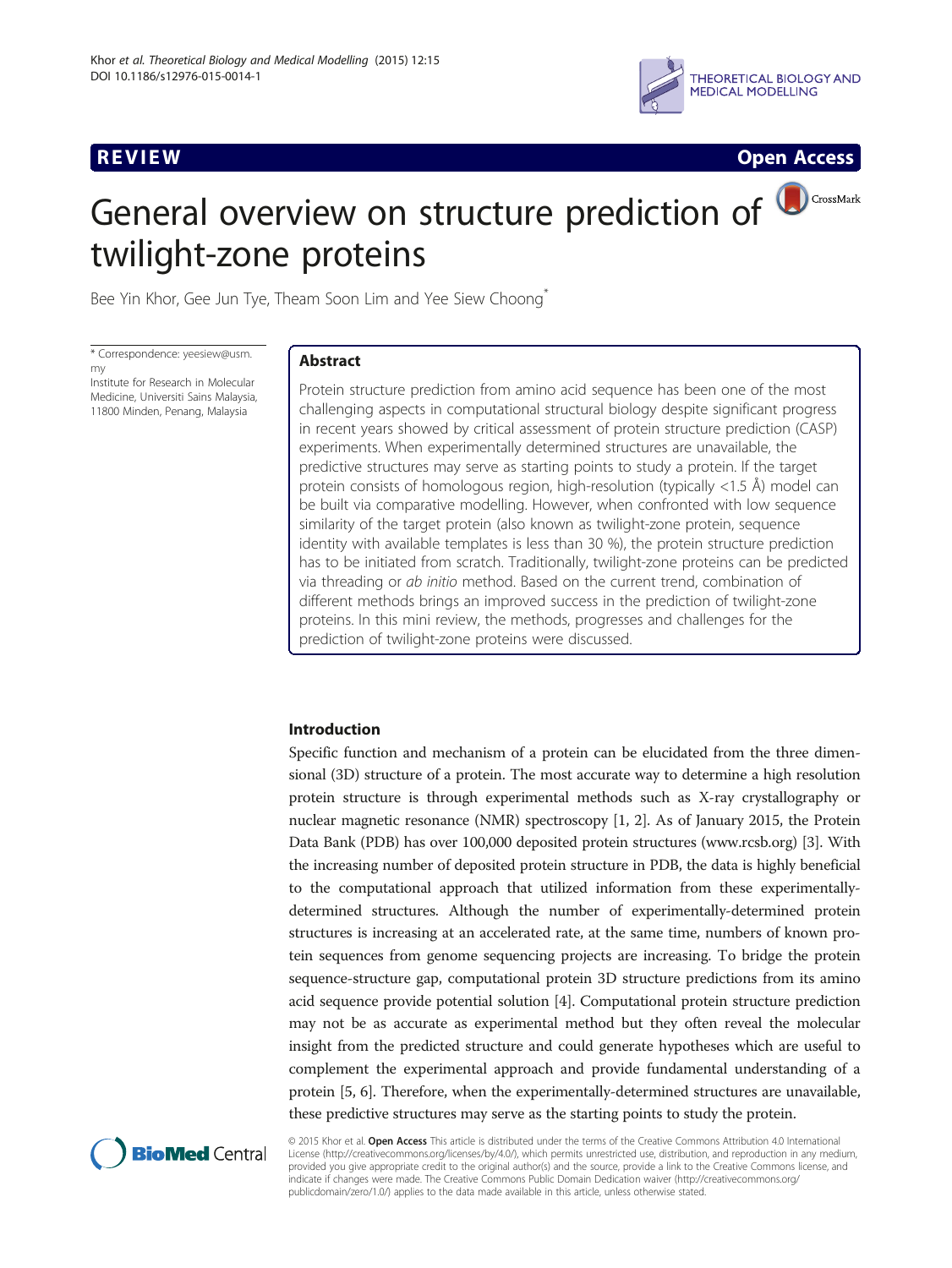Protein structure prediction is a method of translating the protein sequence into 3D structure through computational algorithms. Computational approaches for prediction protein 3D structures can be generally divided into three categories (comparative modelling, threading and ab initio approach). It can also be categorized into template-based (TBM) and template-free (FM) modelling [\[7](#page-8-0), [8\]](#page-8-0). Comparative modelling and threading method are categorized into TBM as they depend on the availability of a template from solved protein structures  $[9]$  $[9]$ . FM (also known as *ab initio* or *de novo* method) is potentially able to predict protein structures without any template [\[8, 10](#page-8-0)]. To date, comparative modelling is the most successful and accurate method to produce a reliable structure. However, structure accuracy highly depends on how strong the relationship between target and template (sequence identity >30 %). For closely related protein sequence, sequence similarity usually falls above 30 % [\[4](#page-8-0), [10](#page-8-0), [11\]](#page-8-0). Over 95 % of protein chains with low sequence identity have different structures and this reduced the accuracy of the predictions [\[12\]](#page-9-0). As the sequence identity decreases, it leads to the probability of identifying incorrect templates and generating less accurate models with errors in predicted models, such as errors in side-chain packing, distortions and shifts in correctly aligned regions, errors in regions without a template and errors due to template misalignment [\[13](#page-9-0), [14](#page-9-0)]. In addition, searching for homologous proteins is difficult when the sequence identity is low (also known as the "twilight-zone"), where the sequence identity falls between 10 and 30 % [[15\]](#page-9-0). Thus, when the value is low, sequence identity is generally not a statistical reliable predictor to generate accurate model. Therefore, in such situation threading and *ab initio* method offer an alternative way for protein structure prediction. Previously, twilight zone protein structure prediction focused on the sequence alignment [\[16](#page-9-0)–[20\]](#page-9-0), the secondary structure prediction [[21, 22](#page-9-0)] as well as the physiochemical properties of amino acids [[23](#page-9-0)–[25](#page-9-0)] to improve the quality of the built model. The scoring function e.g. position specific scoring matrices (PSSMs), Levitt-Gerstein (LG) score [[26\]](#page-9-0), LiveBench [[27\]](#page-9-0), MaxSub [[28](#page-9-0)], S-score [[29](#page-9-0)], C-score [[30\]](#page-9-0) where then used to rank the built models. Besides, obtaining an accurate structure for twilight-zone protein is challenging [[31](#page-9-0)]. For this reason, this review will be emphasized on methods for prediction twilight-zone protein from scratch. Focus will be put on threading, ab initio and the current trend in protein structure prediction for twilight-zone proteins.

#### Threading method

Threading, also known as fold recognition, is used to identify protein templates in PDB bank for similar fold or similar structural motif to the target protein [[32](#page-9-0)]. The concept for threading is similar to comparative modelling but comparative modelling only considers sequence similarity between target protein and template, while protein threading considers the structural information in the template [[33\]](#page-9-0). The critical step of threading is to identify correct template proteins with similar folds to the target protein and make correct alignment [[34\]](#page-9-0). Protein threading compares a target sequence against one or more protein structures to detect and obtain the best compatibility of sequencestructure template pair [\[1,](#page-8-0) [33](#page-9-0)]. They identify best fits of target sequence with the fold template based on the generated alignments and each template is calculated according to different scoring function. Commonly used alignment scores to identify precise target-template alignments include sequence profile-profile alignments (PPA), sequence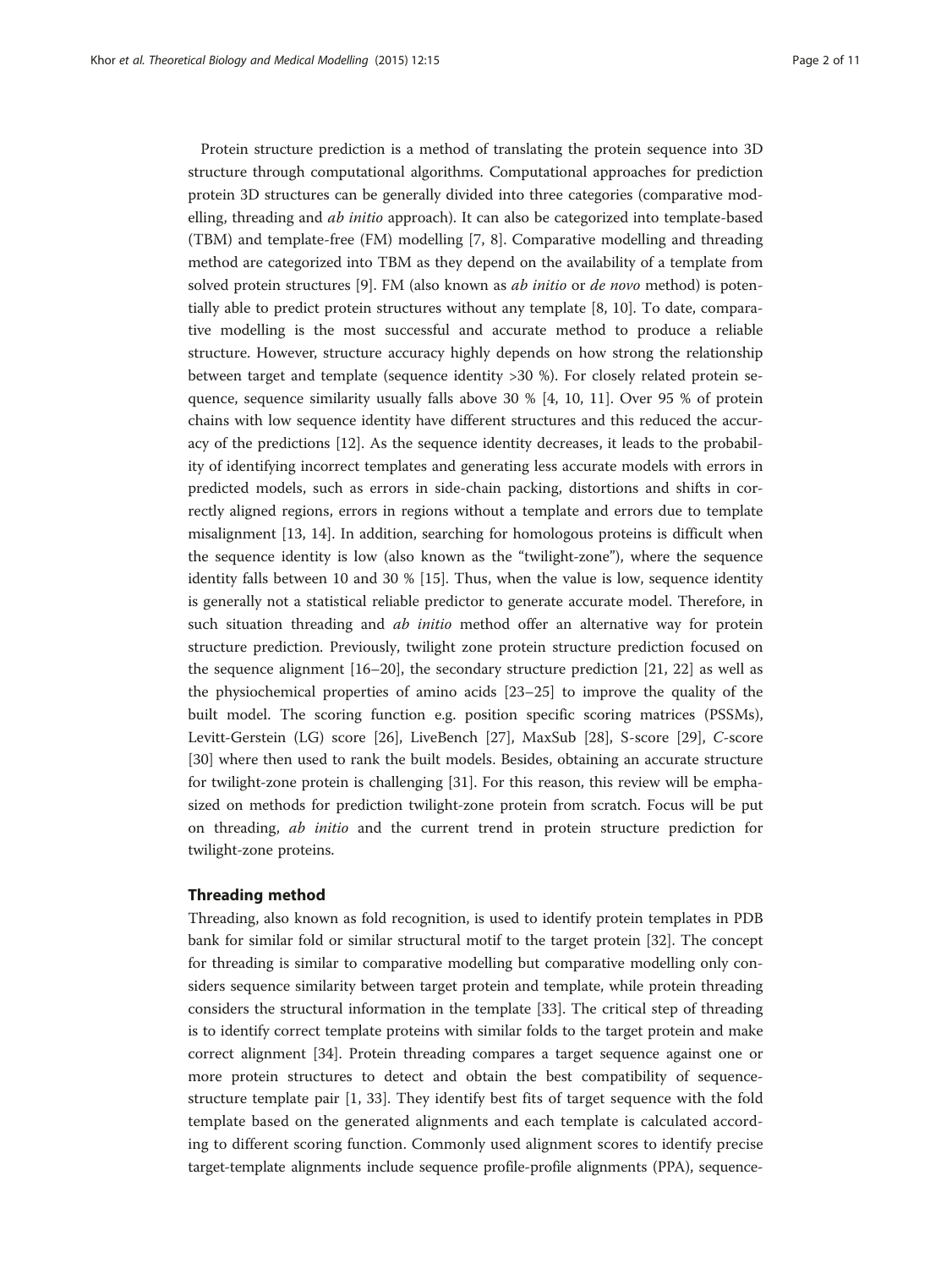structural profile alignments, secondary structure match, hidden-Markov models (HMM) and residue-residue contact [[1](#page-8-0)]. The alignment algorithms are able to search for remotely homologous sequences in the databases. Therefore, even if sequence similarity is low (<30 %), threading method can be used to obtain similar folds or structural motifs for the target sequence. Traditionally, pair-wise comparison is used for matching of single sequences of target and template in the database. PPA, which can be used to detect weak similarities between protein families, is most often used and popular threading approach (successfully used in CASP7 for I-TASSER) [[35](#page-9-0), [36\]](#page-9-0). The new threading algorithm MUS-TER (Multi-Source ThreadER) showed that accuracy of PPA can be further improved by incorporating various sequence and structure information (e.g. sequence profiles, secondary structure prediction, torsion angles, solvent accessibility and hydrophobic scoring matrix). MUSTER showed a better performance with TM-score 5–6 % higher than PPA in the testing proteins [[34\]](#page-9-0).

The overall procedure for I-TASSER is illustrated in Fig. 1. In general, I-TASSER divided the protein structure prediction into four steps: i) template identification, ii) structural reassembly, iii) model construction and, iv) final model selection. In the first step, the query sequence is threaded through PDB library to identify appropriate fragment using LOMETS algorithm [[37\]](#page-9-0). This will be followed by continuous fragments

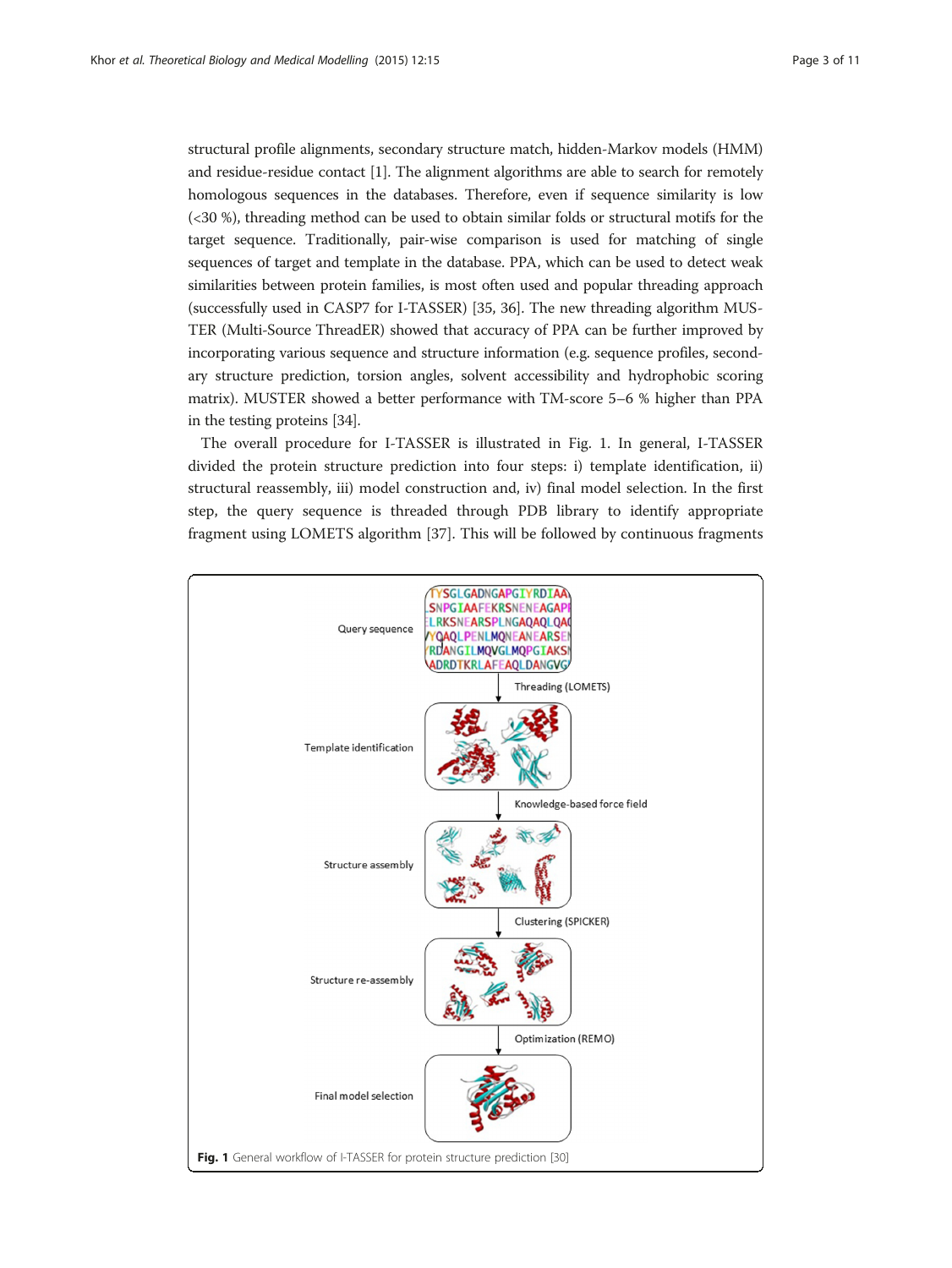from the threading alignments are used to assemble full-length models that aligned well, with the unaligned regions (loops/tails) built by *ab initio* modelling [[38](#page-9-0)]. The structure assembly simulations are guided by a knowledge-based force field, including: i) general knowledge-based statistics terms from the PDB, ii) spatial restraints from treading templates, iii) sequence-based contact predictions from SVMSEQ (a support vector machine based residue-residue contact predictor) [[37](#page-9-0)]. After that, fragment assemble simulation is performed again and are clustered by SPICKER [\[39\]](#page-9-0). After superposition, all the clustered structures are averaged to obtain the cluster centroids. The final full atomic models are obtained by REMO which builds the full-atomic models from the selected I-TASSER decoys through the optimization of the hydrogen-bonding networks [\[40\]](#page-9-0). The forces in REMO protocol include H-bonding, clash/break-amendment, I-TASSER restraints and CHARMM22 potential [\[37](#page-9-0)]. For the final top 5 models selection, I-TASSER uses SPICKER to cluster and report up to five models corresponding to the five largest structure clusters. These steps are the essential advantage of TASSER for is its ability to drive the template structures closer to the native than the input templates by  $\sim$ 2–3 Å [[41](#page-9-0)–[43\]](#page-9-0). The confidence level of the predicted model was estimated by C-score (Eq. 1).

$$
\text{C-score} = \ln\left(\frac{M}{M_{tot}} \times \frac{1}{RMSD} \times \frac{1}{7} \sum_{i=1}^{7} \frac{Z(i)}{Z_0(i)}\right) \quad \text{(Eq.1)}
$$

TASSER has been tested in CASP6 experiment and emerged as one of the most successful structure prediction methods. It is however, TASSER failed to correctly predict the relative orientation of multiple domain proteins. TASSER's performance for free modelling targets is yet to be satisfactory as the success rate for non-homologous single-domain proteins is around two thirds [[20, 44\]](#page-9-0).

Since no single program has been reported to be outperformed others (within all threading approach), the consensus structure prediction method (meta-server approach) is therefore developed. With this approach, a number of models by multiple threading programs are generated. The idea behind this approach is the models that are generated by different programs are closest to native and less likely to make a common inaccurate prediction [[31](#page-9-0)]. Available meta threading servers include 3D-Jury [[45](#page-9-0)], and LOMETS [[46\]](#page-9-0). 3D-Jury is a meta-server that collects and compares models from various remote protein structure prediction servers [[45\]](#page-9-0). Therefore, the final performance is highly dependent on the inputs from the servers [[46\]](#page-9-0). On the other hand, LOMETS locally installed all threading alignments programs, including PPA, HMM, structural profile and contact-based alignment. This will allow the users to obtain the predictions of all servers quickly compare with 3D-Jury [[46\]](#page-9-0). The meta-server approaches have previously dominated the server prediction in CASP6 experiments. However, in CASP7 experiment, Zhang-Server (I-TASSER) showed better performance than all available meta-server (will be discussed in section 'Current trend in protein structure prediction') [\[47](#page-9-0)].

#### Ab initio method

When there is no homologous structure in PDB or the relationship is so distant until it could not be detected by threading, *ab initio* folding is the alternative way to generate protein structure from scratch [\[1](#page-8-0)]. This method is termed template-free modelling (FM)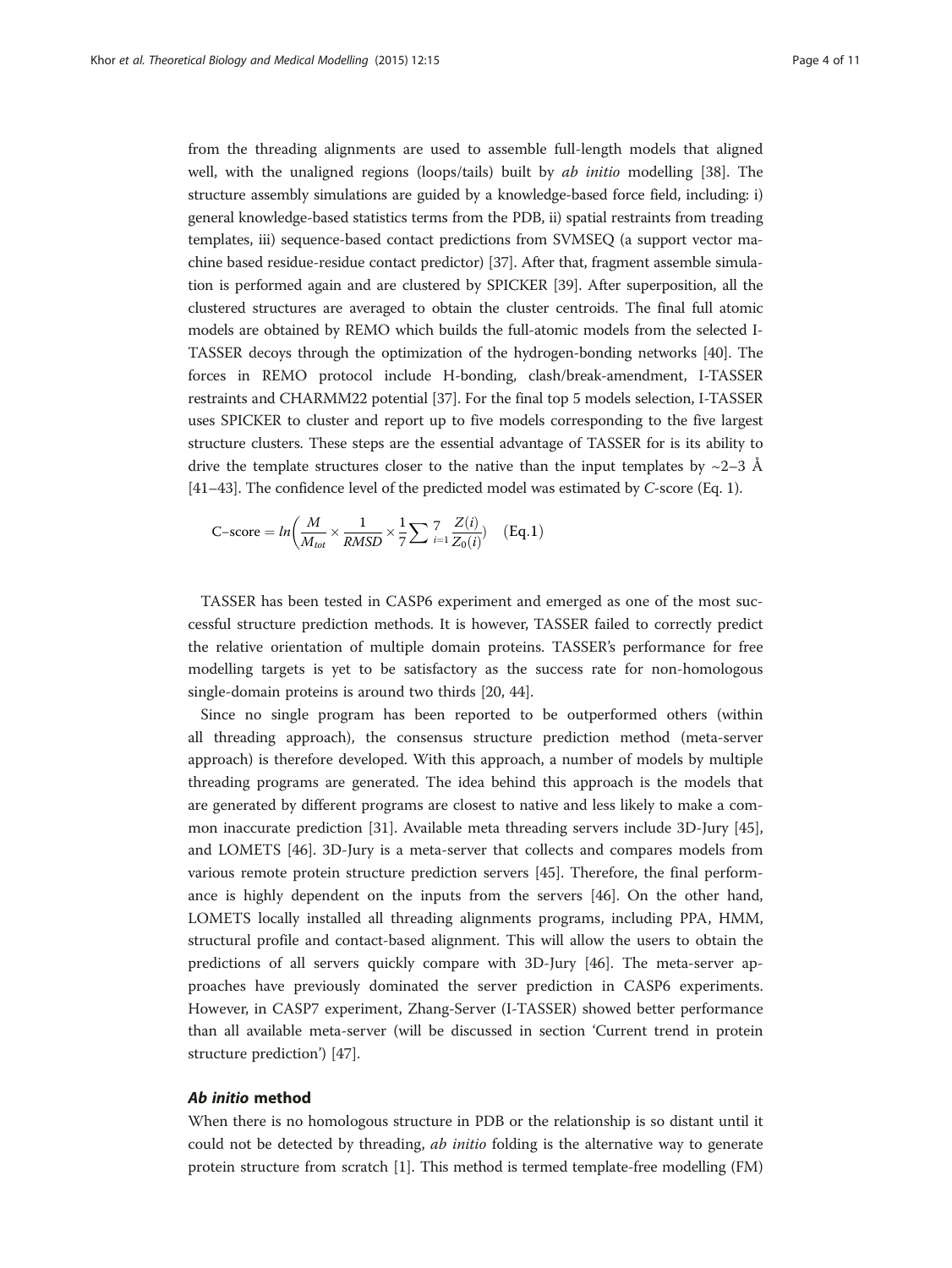(also known as ab initio or de novo modelling) as it originally referred to methods that based on the first principle laws of physics and chemistry. The idea is also based on Anfinsen's thermodynamic hypothesis [[48\]](#page-9-0). As above-mentioned, Anfinsen's hypothesis stated that protein structure prediction depends solely on amino acid sequence [[49](#page-9-0)]. The prerequisite of these modelling methods is that the native structure has the global minimum free energy among all available conformations [[32](#page-9-0)]. Therefore, efficient and reliable algorithm is in need to limit the conformational space in order to minimize the energy function so that the protein is tend to be in its native state [[50](#page-9-0), [51\]](#page-9-0).

There have been a variety of methods developed for *ab initio* protein structure generation. The leading approach is the fragment-based assembly method, an idea of Bowie and Eisenberg [\[11,](#page-8-0) [51](#page-9-0), [52](#page-9-0)]. Based on this idea, Rosetta [[53\]](#page-10-0) was developed and was exceedingly successful in FM as Rosetta is able to produce accurate models nearer to its native structures [[54, 55](#page-10-0)]. Fig. [2](#page-5-0) shows the general workflow of Rosetta in protein structure prediction. The idea of fragment-based assembly is that the smaller fragments are restricted to the local structures by most closely related sequence in protein structure database [[51](#page-9-0), [54](#page-10-0)]. The lengths of the fragments vary by different programs and the fragment libraries comprise fragments from high-resolution known PDB structures. In Rosetta, fragment libraries of three- and nine- residue were exploited [\[53\]](#page-10-0). The original fragment insertion method by Rosetta showed consistent and accurate result compared to other *ab initio* structure predictions in CASP7 [[53\]](#page-10-0). Generation of fragments is important in Rosetta after the completion of secondary structure prediction and it can be done through Robetta server [\[56](#page-10-0), [57](#page-10-0)]. The program iterates over three- and nineresidue of the sequence and looks for similar sequences from the fragment libraries that Rosetta uses to guide the search of conformational space in predicting protein structures [\[58](#page-10-0)]. In Rosetta, method is done by Monte-Carlo algorithm to obtain native condition of protein conformations [\[53, 59\]](#page-10-0). Monte-Carlo algorithm generates a structure prediction by randomly inserting fragment predictions into the structure and the energy function is defined as the Bayesian probability of structure/sequence [[54](#page-10-0)]. Bayes statistical theorem is exploited as a scoring function (Eq. 2) [\[59, 60\]](#page-10-0):

$$
P(structure| sequence) = P(structure) \times \frac{P(sequence|structure)}{P(sequence)}
$$
(Eq.2)

Rosetta energy functions are classified into two: knowledge-based centroid energy function that uses coarse-grained or low-resolution energy function to treat the side chains as centroids, and the knowledge-based all atom energy function that combines Lennard-Jones potential and a knowledge-based conformation-dependent amino acid internal free energy term [\[61](#page-10-0)]. The all atom energy function is more accurate but it is slower comparing with the centroid energy function as the side-chain atoms, van der Waals interaction, hydrogen bonds and pair wise solvation free energy is taking into consideration in all atom energy function. Both coarse-grained and all-atom energy function has been successfully used to predict high resolution protein structures from their sequences.

A newer method, QUARK by Yang Zhang group, successfully predicted models of correct folds for 8 out of 18 proteins with length less than 150 residues in CASP9 [[62](#page-10-0)]. QUARK fragment assembly starts from random conformation that enable it to construct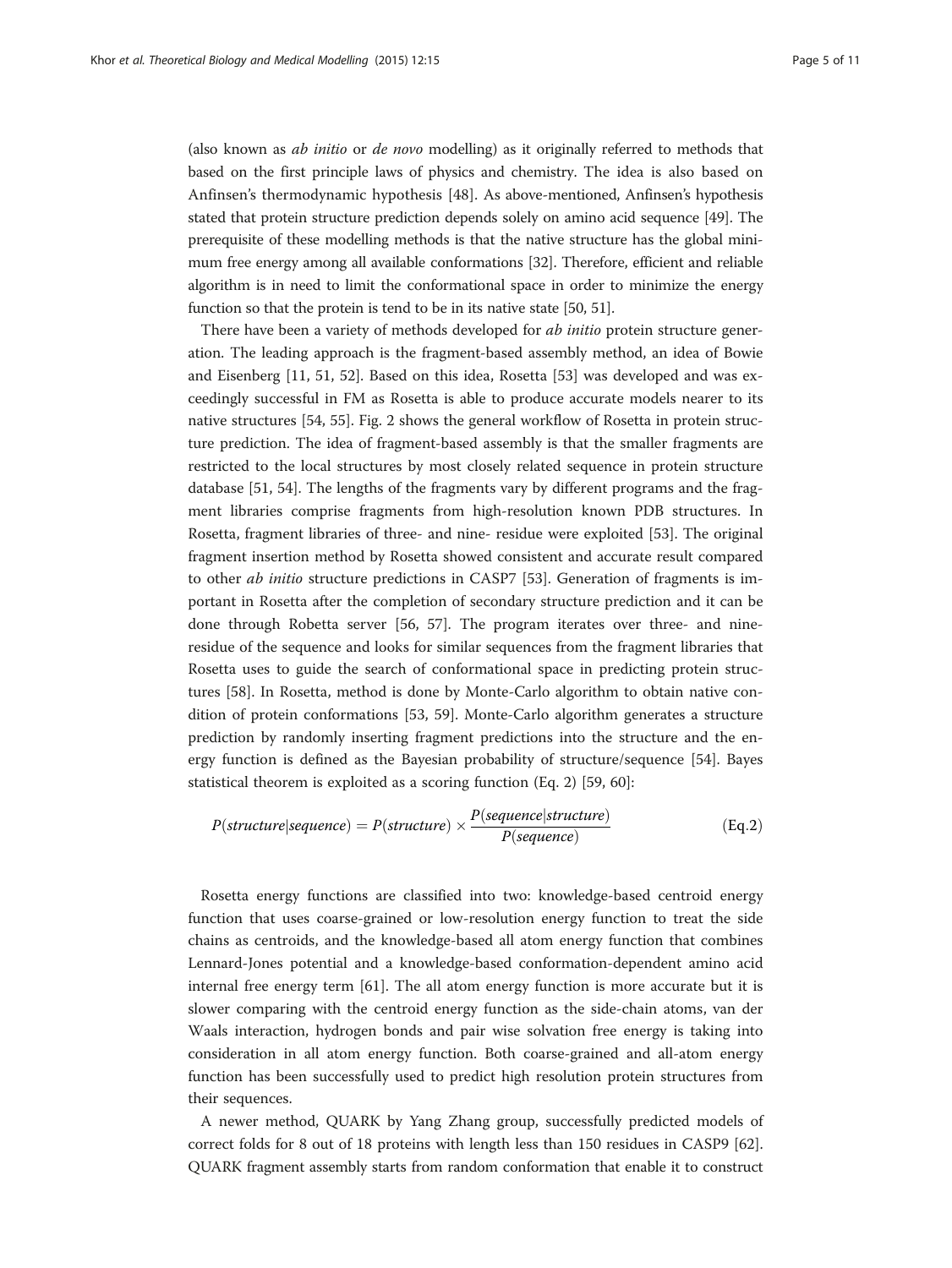<span id="page-5-0"></span>

new protein folds from scratch [\[63](#page-10-0)]. In QUARK, the models are assembled from small continuous fragments ranged from 1 to 20 residues excised from unrelated proteins by Monte-Carlo simulation [[11](#page-8-0), [63](#page-10-0)]. Both Rosetta and QUARK showed the importance of assembling structural models using small fragments by their significant performance in CASP9 [\[64\]](#page-10-0). In CASP10, QUARK successfully predicted model with larger size range in FM modelling (>150 residues) [\[62](#page-10-0)].

### Current trend in protein structure prediction

In order to improve the performance of *in silico* approaches, the boundaries between the protein structure prediction methods have overlapped due to the integration of the strength of different approaches [[31\]](#page-9-0). Recent CASP experiments demonstrated that composite approaches can achieve additional advantages in structure prediction. Since no single approach can perform better than others for all protein prediction, the emergence of new trend is the combination/hybrid of different protein structure prediction approaches [[32](#page-9-0), [63](#page-10-0)].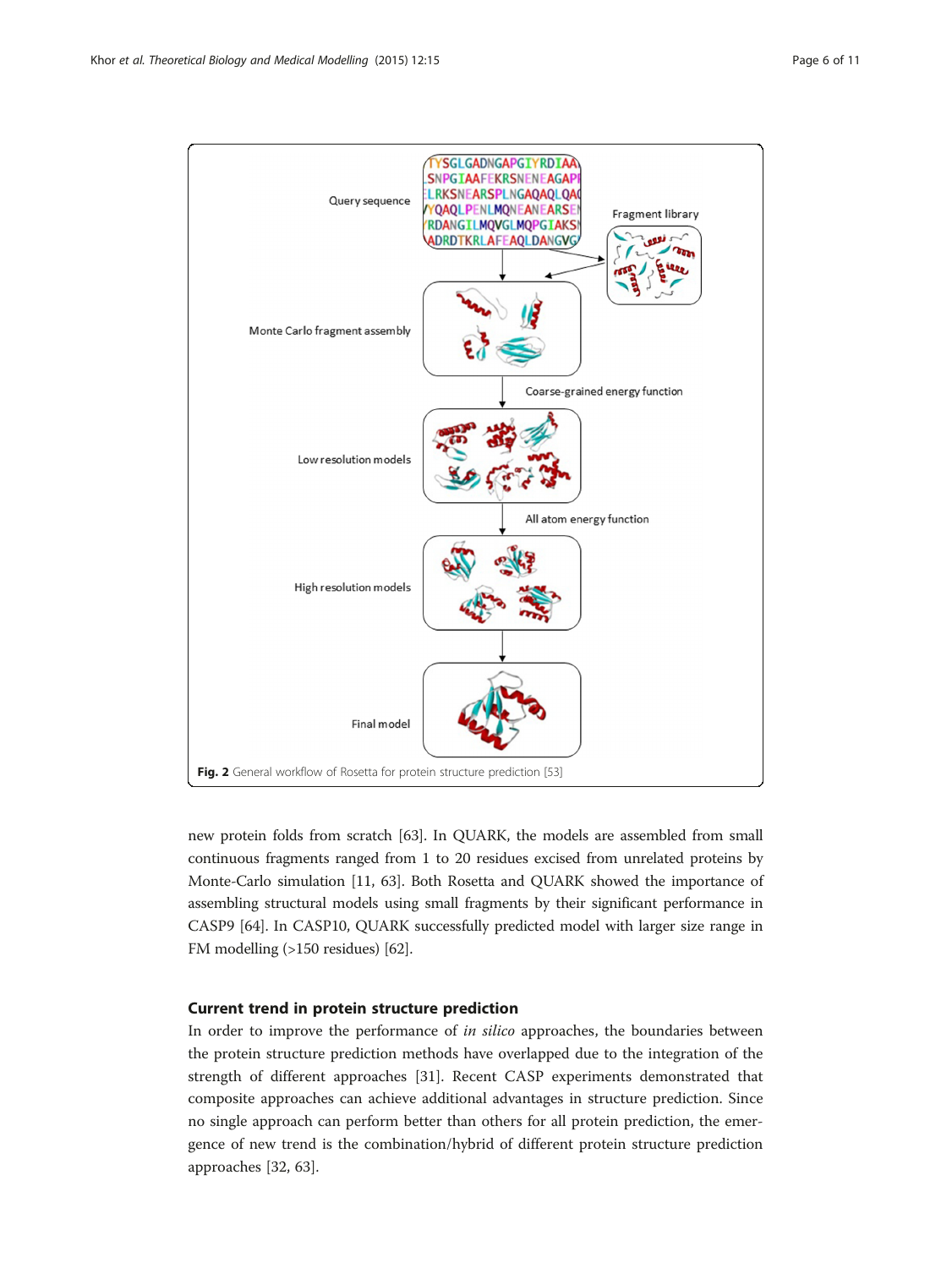I-TASSER (Iterative Threading ASSEmbly Refinement) is one notable successful composite approach in the CASP experiments [\[30](#page-9-0)]. I-TASSER method is based on the secondary structure enhanced profile-profile threading alignment extended from TASSER algorithm for iterative structure assembly and refinement of protein molecules [[43](#page-9-0), [65](#page-10-0)]. I-TASSER retrieves structural template from PDB library through a metathreading server, termed LOMETS. By year 2010, the online I-TASSER server has generated more than 30,000 full-length structure and function predictions for more than 6000 registered users [\[30\]](#page-9-0). I-TASSER can consistently predict correct folds and also highresolution for small single-domain protein (<120 residues) with a lower computational time (5 CPU hours for I-TASSER and 150 CPU days per target for Rosetta). In CASP7, CASP8, CASP9 and CASP10, I-TASSER was ranked as the best server for protein structure prediction [\[66\]](#page-10-0).

Butterfoss et al. presented blind-structure prediction for three peptoids using the hierarchical combination of Replica Exchange Molecular Dynamics (REMD) simulation and Quantum Mechanical (QM) refinement [\[67](#page-10-0)]. They have managed to predict a N-acryl peptoid trimer and a cyclic peptoid nonamer with backbone RMSD of only 0.2 and 1.0 Å, respectively. Their findings showed that physical modeling is able to performed de novo structure prediction for small peptoid molecules.

In 2013, Bhageerath-H Strgen, another homology/ab initio hybrid algorithm was developed. The method was tested in CASP9 experiments and showed 93 % of the targets were in the pool of decoys. The results showed that *Bhageerath*-H Strgen is capable of searching the protein fold for near-native conformation. Strategy in Bhageerath-H Strgen involved secondary structure prediction, database search for sequence based on the input amino acid sequence, fold recognition, template-target alignment, and template-based modelling by MODELLER [\[4](#page-8-0)]. The missing residues with no fragments are modelled using Bhageerath ab initio modelling. In their study, they showed that Bhageerath-H Strgen performs better than Rosetta and I-TASSER [[68\]](#page-10-0).

The Robetta server [\(http://robetta.bakerlab.org](http://robetta.bakerlab.org/)) is an automated server for protein structure and analysis. Protein structures can be generated in the presence or absence of similarity to homologous proteins of known structure. BLAST, PSI-BLAST, FFAS03 or 3D-Jury is used to search for a match to the solved protein structure. When there is a confident match, comparative modelling is used for protein structure prediction. If no match is found, ab initio Rosetta fragment insertion method will be used for prediction [[58](#page-10-0)]. In CASP8 experiment, Robetta is ranked as the top 4 best performing groups [\[69\]](#page-10-0).

#### Successes and challenges for twilight-zone protein modelling

The successful rates for twilight-zone protein modelling are increasing over the years with numerous successful examples have been reported. In year 2008, Leucosporidium antarcticum antifreeze protein was predicted by comparative modelling, threading and ab initio approaches due to low sequence identity. Their study suggests that I-TASSER (ab initio approach) is useful for low resolution protein structure prediction for twilight-zone protein.

In 2011, Chlamydia trachomatis protein CT296 was determined using both computational method (I-TASSER) and X-ray crystallography method. Despite having no homologs, the result showed that the structure of CT296 predicted by ab initio I-TASSER has overall structural similarity (root mean square, RMSD of 2.72 Å for 101/137 residues)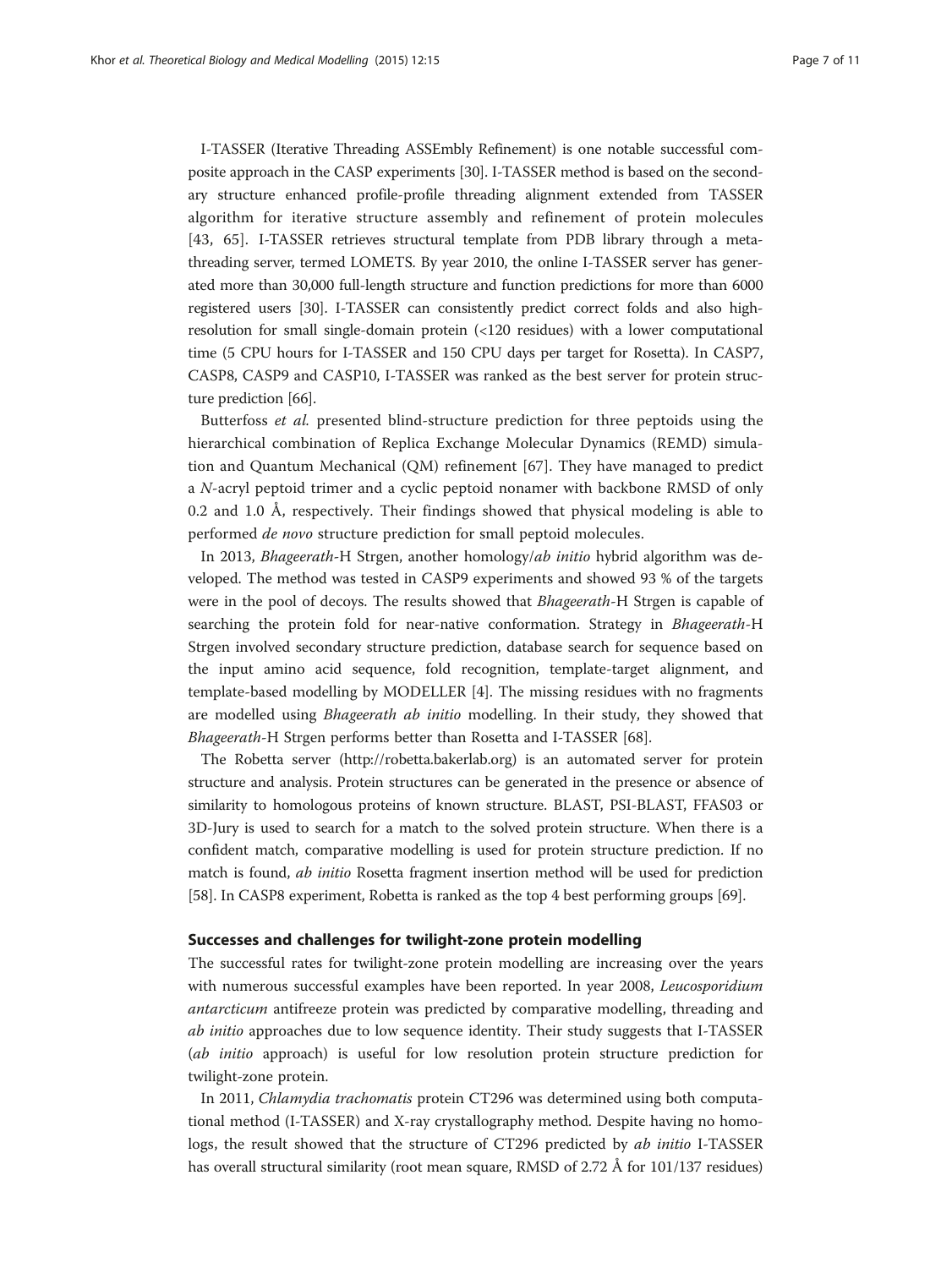to the high-resolution X-ray crystallography structure  $(1.8 \text{ Å})$ . The result showed that I-TASSER is effective to predict accurately twilight-zone protein structures that have no primary sequence homolog with any known proteins [[70](#page-10-0)]. This is an encouraging study for the most challenging twilight-zone protein modelling in protein structure prediction.

Successes in the structure prediction for gas vesicle protein GvpA from haloarchaeon Haloferax mediterranei have also been reported. The protein structure was predicted by Strunk et al., and Ezzeldin et al., in year 2011 and 2012 respectively [[71, 72](#page-10-0)]. The structure prediction was first carried out by Strunk and colleague via *ab initio* approach (Rosetta). The predicted structure suggested that GvpA possessed two  $\alpha$ -helices and two β-strands. The secondary structure elements ( $\alpha$ - β- β- α) is similar with the NMR structures obtained for GvpA protein from cyanobacterium Anabaena flos-aquae [[73](#page-10-0)]. Mutation in α-helix and β-turn affected the ability to form gas vesicle. This *in vivo* data on GvpA mutants support the major structural features from the proposed structures.

In the subsequent year, Ezzeldin and colleagues predicted GvpA protein from Halobacterium sp. NRC-1 with computational comparative modelling (by MODELLER and SCRATCH), threading (by I-TASSER) and ab initio modelling (by Rosetta) [[72](#page-10-0)]. All the predicted structures were equilibrated through molecular dynamics (MD) simulation. Average MM-PBSA energy and standard deviation were calculated and ranked. From the comparison of the top ranked predicted structures and an earlier model proposed by Strunk et al., it showed that two sequences possess 93 % identity despite of belonging to different organisms [\[71](#page-10-0)]. Furthermore, the structures possessed an α- β- β- $\alpha$  secondary structure, in agreement with previous experimental data and their secondary structure prediction [[72](#page-10-0)]. The predicted model thus support the hypothesis that homologous sequences synthesized by different organisms should exhibit similar structures [[72](#page-10-0)].

Another research in year 2014 was the structure prediction of BmR1 protein from Brugia malayi. In the study, the  $BmR1$  protein (206 residues) was modelled via comparative modelling, threading and ab initio approaches. The predicted models were evaluated and compared. Based on the model evaluation, the *ab initio* approaches by Rosetta outperformed others method with a quality and reliable structure from structure validation and evaluations [[74\]](#page-10-0).

Despite the rapid progress in structure prediction, there are still significant challenges in the current method [[32\]](#page-9-0). As demonstrated in the CASP experiments, the successful of twilight-zone protein modelling via FM is only limited to small protein below 100 residues [\[63](#page-10-0)]. With increasing protein size, the conformational space will also increase proportionally. As mention earlier, it is important to limit conformational space in order to obtain lowest free energy. In CASP 10, QUARK successfully predicted two FM targets with length >150 residues [[62](#page-10-0)]. Although there are successful predictions for twilight-zone protein, there is still a need for a consistent successful rate. For example, in spite of the reported successful cases, the QUARK program has difficulty to consistently assemble the correct protein structures with length >100–120 residues from scratch [[63, 75\]](#page-10-0).

Another challenge in twilight-zone protein is to distinguish the correct distantly related proteins from unrelated proteins. The accuracy of comparative modelling is highly dependent on the sequence similarity between the target sequence and template. For closely related protein, sequence similarity usually above 30 % [\[4, 10](#page-8-0)]. When the sequence similarity decreases, probability of getting a reliable structure decreases. For this reason,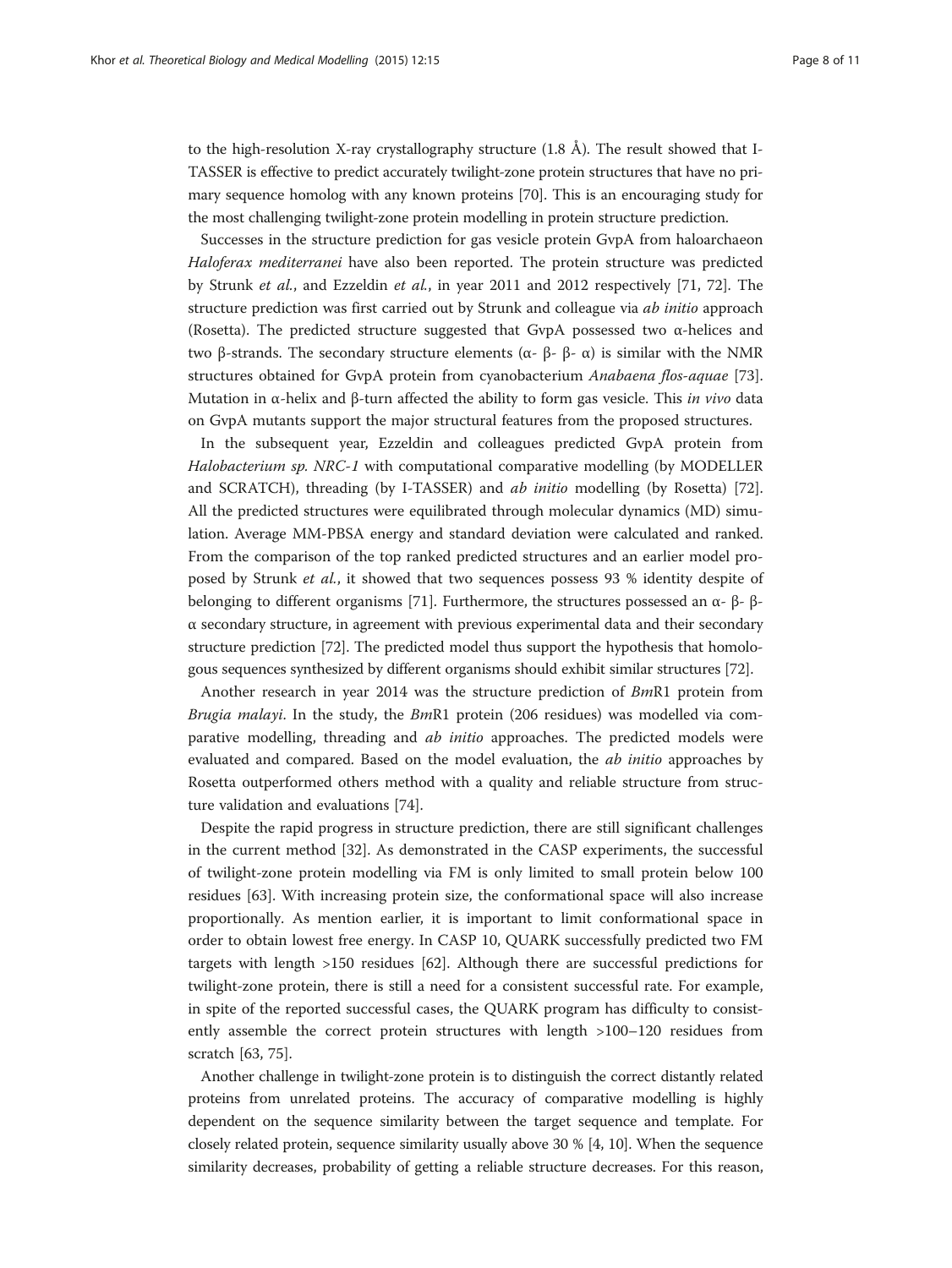<span id="page-8-0"></span>the algorithms and programs to identify correct templates from related proteins play a significant role. Although various template searching algorithms are available online, efficient and consistent template detection is still essential especially for distantly related protein sequences.

#### Conclusion and future direction

The elucidation of a protein structure is vital in order to aid the understanding of the biological roles of it in living cells. Comparative modelling can generate high resolution model when evolutionary related homologous templates are identified. The structure of a query protein from different evolutionary origin can be predicted by threading method to recognize folds similar to query. A query must be built from scratch by ab initio modelling when no structurally related proteins were found in the template database. Here, we have presented a general review on twilight-zone protein structure prediction from the point of view in both threading and *ab initio* approaches. Although each method reported successful predictions, the composite approaches from threading, *ab initio* and other various methods have showed marked improvement compared to the single method alone. The bottleneck of the twilight zone protein modelling is that the success/accuracy rate is decreased when the protein size is increased. Significant challenges remain in distanthomology identification and refinement. Compounded by the complexity of structure prediction is that about one tenth of proteins are disordered for their physiochemical roles. Therefore, the development of a reliable, efficient and consistent algorithm in foldrecognition and refinement would influence for accuracy in the prediction of twilightzone proteins.

#### Competing interests

The authors declare that they have no competing interest.

#### Authors' contributions

BYK drafted the manuscript. GJT, TSL and YSC revised the manuscript. All authors read and approved the final manuscript.

#### Acknowledgements

This work was supported by Science Fund (305/CIPPM/613232) from Malaysian Ministry of Science, Technology and Innovations.

## Received: 8 June 2015 Accepted: 27 August 2015<br>Published online: 04 September 2015

#### References

- 1. Wu S, Zhang Y. Protein structure prediction. In: Edwards D, Stajich J, Hansen D, editors. Bioinformatics. New York: Springer; 2009. p. 225–42.
- 2. Nguyen MN, Madhusudhan MS. Biological insights from topology independent comparison of protein 3D structures. Nucleic Acids Res. 2011;39, e94.
- 3. Berman HM, Westbrook J, Feng Z, Gilliland G, Bhat TN, Weissig H, et al. The protein data bank. Nucleic Acids Res. 2000;28:235–42.
- 4. Webb B, Sali A. Protein structure modeling with MODELLER. Methods Mol Biol. 2014;1137:1–15.
- 5. Petrey D, Honig B. Protein structure prediction: inroads to biology. Mol Cell. 2005;20:811–9.
- 6. Wooley JC, Ye Y. A historical perspective and overview of protein structure prediction. In: Xu Y, Xu D, Liang J, editors. Computational methods for protein structure prediction and modeling. New York: Springer; 2007. p. 1–43.
- 7. Källberg M, Wang H, Wang S, Peng J, Wang Z, Lu H, et al. Template-based protein structure modeling using the RaptorX web server. Nat Protoc. 2012;7:1511–22.
- 8. Maurice KJ. SS Thread: template-free protein structure prediction by threading pairs of contacting secondary structures followed by assembly of overlapping pairs. J Comput Chem. 2014;35:644–56.
- 9. Fiser A. Template-based protein structure modeling. Methods Mol Biol. 2010;673:73–94.
- 10. Moult J, Fidelis K, Kryshtafovych A, Tramontano A. Critical assessment of methods of protein structure prediction (CASP)-round IX. Proteins. 2011;79:1–5.
- 11. Xu D, Zhang Y. Toward optimal fragment generations for ab initio protein structure assembly. Proteins. 2013;81:229–39.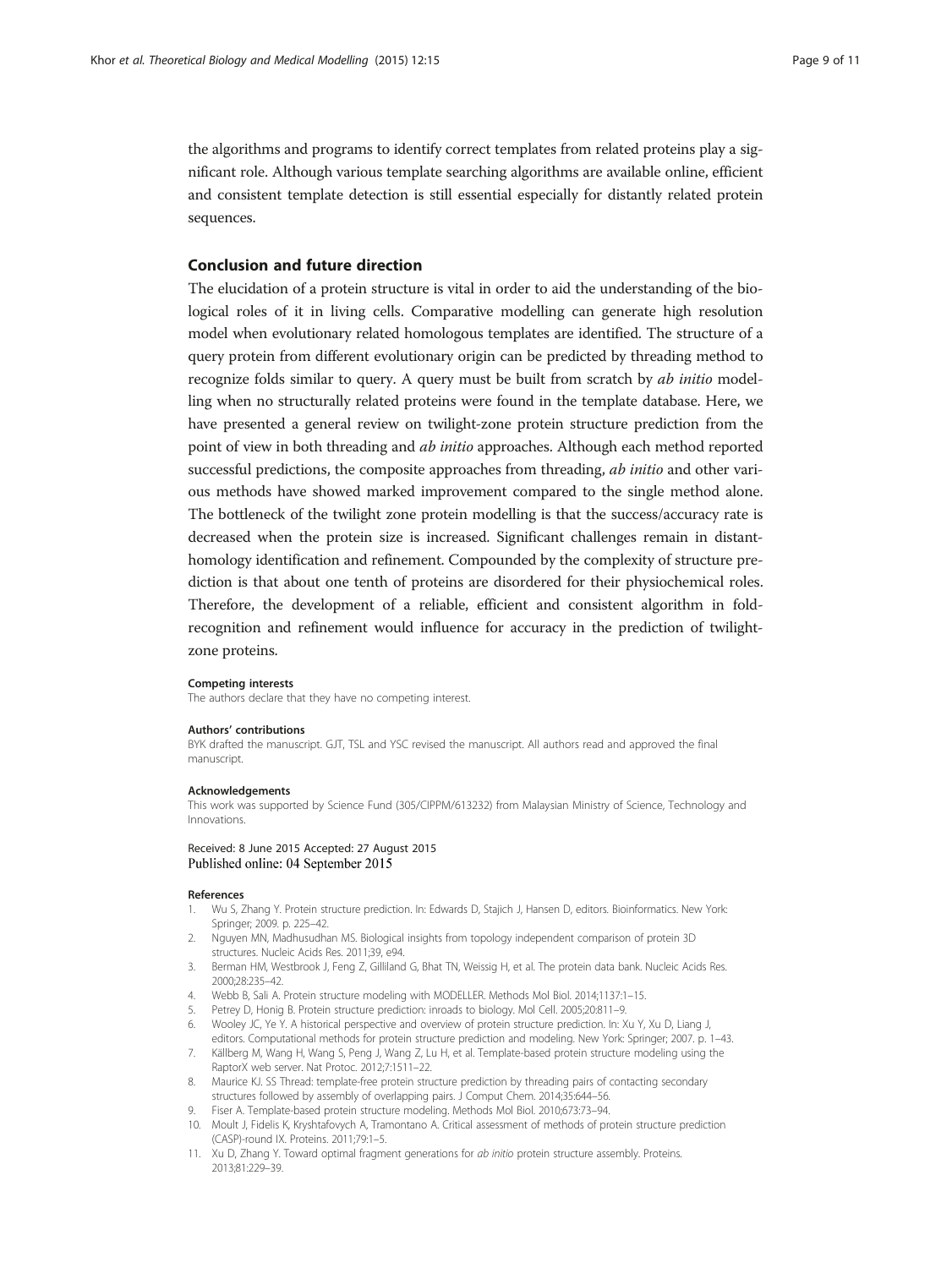- <span id="page-9-0"></span>12. Mizianty M, Kurgan L. Modular prediction of protein structural classes from sequences of twilight-zone identity with predicting sequences. BMC Bioinformatics. 2009;10:414.
- 13. Martí-Renom MA, Stuart AC, Fiser A, Sánchez R, Melo F, Šali A. Comparative protein structure modeling of genes and genomes. Annu Rev Biophys Biomol Struct. 2000;29:291–325.
- 14. Eswar N, Webb B, Marti-Renom MA, Madhusudhan M, Eramian D, Shen M-y, et al. Comparative protein structure modeling using modeller. In: Bateman A, Pearson WR, Stein LD, Stormo GD, Yates III JR, editors. Current protocols in bioinformatics. New York: Wiley; 2006. p. 5.6.1–5.6.30.
- 15. Hansen SF, Bettler E, Wimmerová M, Imberty A, Lerouxel O, Breton C. Combination of several bioinformatics approaches for the identification of new putative glycosyltransferases in Arabidopsis. J Proteome Res. 2008;8:743-53.
- 16. Blake JD, Cohen FE. Pairwise sequence alignment below the twilight zone. J Mol Biol. 2001;307:721–35.
- 17. Huang YM, Bystroff C. Improved pairwise alignments of proteins in the Twilight Zone using local structure predictions. Bioinformatics. 2006;22:413–22.
- 18. Rost B. Twilight zone of protein sequence alignments. Protein Eng. 1999;12:85–94.
- 19. Vogt G, Etzold T, Argos P. An assessment of amino acid exchange matrices in aligning protein sequences: the twilight zone revisited. J Mol Biol. 1995;249:816–31.
- 20. Zhang Y, Arakaki AK, Skolnick J. TASSER: an automated method for the prediction of protein tertiary structures in CASP6. Proteins. 2005;61:91–8.
- 21. Homaeian L, Kurgan LA, Ruan J, Cios KJ, Chen K. Prediction of protein secondary structure content for the twilight zone sequences. Proteins. 2007;69:486–98.
- 22. Kurgan L, Chen K. Prediction of protein structural class for the twilight zone sequences. Biochem Biophys Res Commun. 2007;357:453–60.
- 23. Gruber M, Soding J, Lupas AN. Comparative analysis of coiled-coil prediction methods. J Struct Biol. 2006;155:140–5.
- 24. Szilagyi A, Gyorffy D, Zavodszky P. The twilight zone between protein order and disorder. Biophys J. 2008;95:1612–26. 25. Uversky VN, Gillespie JR, Fink AL. Why are "natively unfolded" proteins unstructured under physiologic conditions?
- Proteins. 2000;41:415–27. 26. Levitt M, Gerstein M. A unified statistical framework for sequence comparison and structure comparison. Proc Natl
- Acad Sci U S A. 1998;95:5913–20.
- 27. Rychlewski L, Fischer D, Elofsson A. LiveBench-6: large-scale automated evaluation of protein structure prediction servers. Proteins. 2003;53 Suppl 6:542–7.
- 28. Siew N, Elofsson A, Rychlewski L, Fischer D. MaxSub: an automated measure for the assessment of protein structure prediction quality. Bioinformatics. 2000;16:776–85.
- 29. Cristobal S, Zemla A, Fischer D, Rychlewski L, Elofsson A. A study of quality measures for protein threading models. BMC Bioinformatics. 2001;2:5.
- 30. Roy A, Kucukural A, Zhang Y. I-TASSER: a unified platform for automated protein structure and function prediction. Nat Protoc. 2010;5:725–38.
- 31. Mihăşan M. Basic protein structure prediction for the biologist: a review. Arch Biol Sci. 2010;62:857–71.
- 32. Roy A, Zhang Y. Protein structure prediction. Chichester: Wiley; 2012.
- 33. Xu J, Jiao F, Yu L. Protein structure prediction using threading. Methods Mol Biol. 2008;413:91–121.
- 34. Wu S, Zhang Y. MUSTER: improving protein sequence profile-profile alignments by using multiple sources of structure information. Proteins. 2008;72:547–56.
- 35. Yona G, Levitt M. Within the twilight zone: a sensitive profile-profile comparison tool based on information theory. J Mol Biol. 2002;315:1257–75.
- 36. Yan R, Xu D, Yang J, Walker S, Zhang Y. A comparative assessment and analysis of 20 representative sequence alignment methods for protein structure prediction. Sci Rep. 2013;3:2691.
- 37. Zhang Y. I-TASSER: fully automated protein structure prediction in CASP8. Proteins. 2009;77 Suppl 9:100–13.
- 38. Wu S, Skolnick J, Zhang Y. Ab initio modeling of small proteins by iterative TASSER simulations. BMC Biol. 2007;5:17.
- 39. Zhang Y, Skolnick J. Automated structure prediction of weakly homologous proteins on a genomic scale. Proc Natl Acad Sci U S A. 2004;101:7594–9.
- 40. Li Y, Zhang Y. REMO: a new protocol to refine full atomic protein models from C-alpha traces by optimizing hydrogen-bonding networks. Proteins. 2009;76:665–76.
- 41. Zhang Y. Template-based modeling and free modeling by I-TASSER in CASP7. Proteins. 2007;69:108–17.
- 42. Pandit SB, Zhou H, Skolnick J. Tasser-based protein structure prediction. In: Rangwala H, Karypis G, editors. Introduction to protein structure prediction. New Jersey: Wiley; 2010. p. 219–42.
- 43. Zhang Y, Skolnick J. Segment assembly, structure alignment and iterative simulation in protein structure prediction. BMC Biol. 2013;11:44.
- 44. Zhou H, Pandit SB, Lee SY, Borreguero J, Chen H, Wroblewska L, et al. Analysis of TASSER-based CASP7 protein structure prediction results. Proteins. 2007;69:90–7.
- 45. Ginalski K, Elofsson A, Fischer D, Rychlewski L. 3D-Jury: a simple approach to improve protein structure predictions. Bioinformatics. 2003;19:1015–8.
- 46. Wu S, Zhang Y. LOMETS: a local meta-threading-server for protein structure prediction. Nucleic Acids Res. 2007;35:3375–82.
- 47. Zhang Y. Progress and challenges in protein structure prediction. Curr Opin Struct Biol. 2008;18:342–8.
- 48. Anfinsen CB. Principles that govern the folding of protein chains. Science. 1973;181:223–30.
- 49. Hoque MT, Chetty M, Sattar A. Genetic Algorithm in ab Initio protein ptructure prediction using low resolution model: a review. In: Sidhu AS, Dillon TS, editors. Biomedical data and applications. Heidelberg: Springer; 2009. p. 317–42.
- 50. Bonneau R, Baker D. Ab initio protein structure prediction: progress and prospects. Annu Rev Biophys Biomol Struct. 2001;30:173–89.
- 51. Ishida T, Nishimura T, Nozaki M, Inoue T, Terada T, Nakamura S, et al. Development of an ab initio protein structure prediction system ABLE. Genome Inform. 2003;14:228–37.
- 52. Bowie JU, Eisenberg D. An evolutionary approach to folding small alpha-helical proteins that uses sequence information and an empirical guiding fitness function. Proc Natl Acad Sci U S A. 1994;91:4436–40.